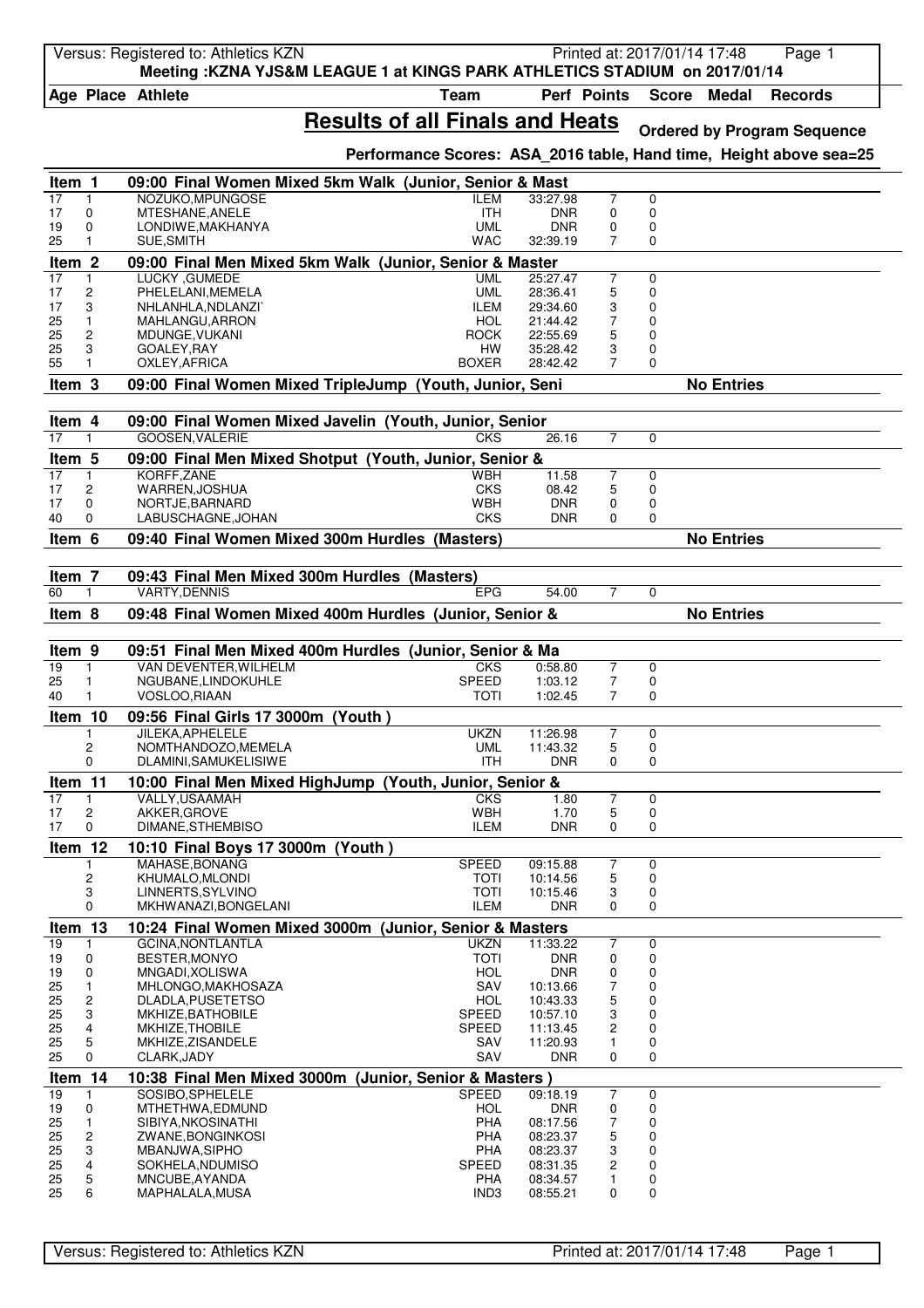|          |                         | Versus: Registered to: Athletics KZN<br>Meeting: KZNA YJS&M LEAGUE 1 at KINGS PARK ATHLETICS STADIUM on 2017/01/14 |                            |                          |                | Printed at: 2017/01/14 17:48 |              | Page 2         |  |
|----------|-------------------------|--------------------------------------------------------------------------------------------------------------------|----------------------------|--------------------------|----------------|------------------------------|--------------|----------------|--|
|          |                         | Age Place Athlete                                                                                                  | <b>Team</b>                |                          | Perf Points    | <b>Score</b>                 | <b>Medal</b> | <b>Records</b> |  |
| 25       | 7                       | SITHOLE, LINDOKUHLE                                                                                                | PHA                        | 08:55.70                 | 0              | 0                            |              |                |  |
| 25       | 8                       | NTULI, NKISIKHONA                                                                                                  | <b>ROCK</b>                | 09:03.13                 | 0              | 0                            |              |                |  |
| 25<br>25 | 9<br>10                 | DLAMINI, ANELE<br>MAZIBUKO, MTHOKOZISI                                                                             | PHA<br><b>SPEED</b>        | 09:07.31<br>10:58.02     | 0<br>0         | 0<br>0                       |              |                |  |
| 25       | 11                      | THUBALETHU, PHAKU                                                                                                  | RUT                        | 12:40.37                 | 0              | 0                            |              |                |  |
| 25       | 0                       | HLONGWANE, MAWANDE                                                                                                 | ZAK                        | <b>DNR</b>               | 0              | 0                            |              |                |  |
| 25       | 0                       | NELSON, KOSDAY                                                                                                     | AMAKH                      | <b>DNR</b>               | 0              | 0                            |              |                |  |
| 25<br>25 | 0<br>0                  | LUVIE, SPHELELE                                                                                                    | AMAKH<br><b>UML</b>        | <b>DNR</b><br><b>DNR</b> | 0<br>0         | 0<br>0                       |              |                |  |
| 25       | 0                       | NDUMISO, MASIKANE<br>MOSIA, PHALLANG                                                                               | <b>SPEED</b>               | <b>DNR</b>               | 0              | 0                            |              |                |  |
| 35       | 0                       | ZULU, SIMPHIWE                                                                                                     | IND                        | <b>DNR</b>               | 0              | 0                            |              |                |  |
| 65       | 1                       | SMITH, LES                                                                                                         | WAC                        | 12:43.67                 | 7              | 0                            |              |                |  |
| Item 15  |                         | 10:52 Final Girls 17 800m (Youth)                                                                                  |                            |                          |                |                              |              |                |  |
|          |                         | DE WIT, LUZAAN                                                                                                     | <b>EPG</b>                 | 2:17.92                  | $\overline{7}$ | 0                            |              |                |  |
|          | 2<br>3                  | FOURIE, CERIAN<br>FENGER, TYRA                                                                                     | FF<br>FF                   | 2:18.20<br>2:25.85       | 5<br>3         | 0<br>0                       |              |                |  |
|          | 0                       | GUMEDE, NCOMEKA                                                                                                    | <b>ILEM</b>                | <b>DNR</b>               | 0              | 0                            |              |                |  |
|          | 0                       | NOMPONGOZA, NOZUKO                                                                                                 | <b>ILEM</b>                | <b>DNR</b>               | 0              | 0                            |              |                |  |
|          | 0                       | SHANGE, NONKULULEKO                                                                                                | ITH.                       | <b>DNR</b>               | 0              | 0                            |              |                |  |
| Item 16  |                         | 10:56 Final Boys 17 800m (Youth)                                                                                   |                            |                          |                |                              |              |                |  |
|          | 1                       | SOKHELA, ZOLA<br>GRIESEL, DAMAN                                                                                    | <b>SPEED</b>               | 2:11.55                  | 7              | 0                            |              |                |  |
|          | 2<br>3                  | MASUKU, VUYILE                                                                                                     | WBH<br>WBH                 | 2:24.87<br>2:37.02       | 5<br>3         | 0<br>0                       |              |                |  |
|          | 0                       | HENDERSON, CALEB                                                                                                   | WBH                        | <b>DNR</b>               | 0              | 0                            |              |                |  |
|          | 0                       | MOOLMAN, WARREN                                                                                                    | WBH                        | <b>DNR</b>               | 0              | 0                            |              |                |  |
|          | 0                       | NGCOBO, SPHIWE                                                                                                     | <b>ILEM</b>                | <b>DNR</b>               | $\Omega$       | $\mathbf 0$                  |              |                |  |
| Item 17  |                         | 11:00 Final Women Mixed 800m (Junior, Senior & Masters                                                             |                            |                          |                |                              |              |                |  |
| 19<br>19 | 0<br>0                  | MNGADI, XOLISWA<br>BIYELA, NELISWA                                                                                 | <b>HOL</b><br>ROCK         | <b>DNR</b><br><b>DNR</b> | 0<br>0         | 0<br>0                       |              |                |  |
| 25       | 1                       | DLADLA, PUSETETSO                                                                                                  | <b>HOL</b>                 | 2:24.12                  | 7              | 0                            |              |                |  |
| 25       | $\overline{c}$          | <b>BLAKE, JADE</b>                                                                                                 | <b>SPEED</b>               | 2:33.12                  | 5              | $\mathbf 0$                  |              |                |  |
| 25       | 3                       | MADONDO, THEMBEKA                                                                                                  | <b>SPEED</b>               | 2:33.59                  | 3              | 0                            |              |                |  |
| 25       | 4                       | MHLONGO, MAKHOSAZA                                                                                                 | SAV                        | 2:35.50                  | 2              | 0<br>0                       |              |                |  |
| 25<br>25 | 5<br>6                  | MKHIZE, ZISANDELE<br><b>GUMEDE, THANDEKILE</b>                                                                     | SAV<br>IND <sub>3</sub>    | 2:49.49<br>3:30.96       | 1<br>0         | 0                            |              |                |  |
| 25       | 0                       | CLARK, JADY                                                                                                        | SAV                        | <b>DNR</b>               | $\Omega$       | 0                            |              |                |  |
| Item 18  |                         | 11:00 Final Men Mixed LongJump (Youth, Junior, Senior &                                                            |                            |                          |                |                              |              |                |  |
| 17       | 1                       | <b>GAINES, MARK</b>                                                                                                | <b>DHS</b>                 | 6.50                     | $\overline{7}$ | 0                            |              |                |  |
| 17<br>17 | 2<br>0                  | DENNESYN, KYLE<br>LAUBSCHER, TYLER                                                                                 | WBH<br>WBH                 | 5.45<br><b>DNR</b>       | 5              | 0<br>0                       |              |                |  |
| 17       | 0                       | MAKANYA, NTSIKELELO                                                                                                | <b>SPEED</b>               | <b>DNR</b>               | 0<br>0         | 0                            |              |                |  |
| 25       | 1                       | NJAPHA, TSHEPITSO                                                                                                  | <b>SPEED</b>               | 5.11                     | 7              | 0                            |              |                |  |
| Item 19  |                         | 11:04 Final Men Mixed 800m (Junior, Senior & Masters)                                                              |                            |                          |                |                              |              |                |  |
| 19       | $\mathbf{1}$            | <b>TSAYANE, TSIELO</b>                                                                                             | <b>SPEED</b>               | 1:55.06                  | $\overline{7}$ | 0                            |              |                |  |
| 19       | $\overline{\mathbf{c}}$ | MKHIZE, SIYANDA<br>MTOLO, MDUMISENI                                                                                | <b>HOL</b><br><b>SPEED</b> | 1:59.18                  | 5              | 0                            |              |                |  |
| 19<br>19 | 3<br>4                  | GOBA, SPHAMANDLA                                                                                                   | <b>ROCK</b>                | 1:59.85<br>2:00.89       | 3<br>2         | 0<br>0                       |              |                |  |
| 19       | 0                       | MALUNGA, SIYABONGA                                                                                                 | <b>INANDA</b>              | <b>DNR</b>               | 0              | 0                            |              |                |  |
| 19       | 0                       | MVUBU, SPHESIHLE                                                                                                   | <b>ROCK</b>                | NT                       | 0              | 0                            |              |                |  |
| 25       | 1                       | SIBIYA, NKOSINATHI                                                                                                 | PHA                        | 1:53.61                  | 7              | 0                            |              |                |  |
| 25<br>25 | 2<br>3                  | ZULU, NHLAKANIPHO<br>GUMEDE,MBHASOBHI                                                                              | FF<br><b>INANDA</b>        | 1:56.18<br>2:00.39       | 5<br>3         | 0<br>0                       |              |                |  |
| 25       | 4                       | SHEZI, NKOSINATHI                                                                                                  | <b>ROCK</b>                | 2:05.02                  | 2              | 0                            |              |                |  |
| 25       | 5                       | GUMEDE, BUHLE                                                                                                      | IND <sub>3</sub>           | 2:38.17                  | 1              | 0                            |              |                |  |
| 25       | 6                       | NZAMA,LINDA                                                                                                        | <b>AMAKH</b>               | 2:38.82                  | 0              | 0                            |              |                |  |
| 25<br>25 | 0<br>0                  | MBANJWA, SIPHO                                                                                                     | PHA<br><b>UML</b>          | DNR<br>DNR               | 0<br>0         | 0<br>0                       |              |                |  |
| 25       | 0                       | SBUSISO, KHUMALO<br>DLAMINI, ANELE                                                                                 | PHA                        | NT                       | 0              | 0                            |              |                |  |
| 25       | 0                       | THOMAS, SENZENI                                                                                                    | <b>SPEED</b>               | NT                       | 0              | 0                            |              |                |  |
| 35       |                         | ZULU, SIMPHIWE                                                                                                     | IND                        | 2:26.46                  | 7              | 0                            |              |                |  |
| Item 20  |                         | 11:08 Final Girls 17 100m (Youth)                                                                                  |                            |                          |                |                              |              |                |  |
|          |                         | KUBHEKA, PHINDILE                                                                                                  | <b>SPEED</b>               | 12.81                    | 7              | 0                            |              |                |  |
|          | 2<br>3                  | NGEMA, SNETHEMBA<br>VAN, GRUNING                                                                                   | <b>UKZN</b><br><b>EPG</b>  | 12.93<br>13.37           | 5<br>3         | 0<br>0                       |              |                |  |
|          | 4                       | PRETORIUS, JANIQUE                                                                                                 | FF                         | 13.42                    | 2              | 0                            |              |                |  |
|          | 5                       | MUZAMA, DEBORAH                                                                                                    | <b>CKS</b>                 | 13.56                    | 1              | 0                            |              |                |  |
|          | 6                       | <b>WATSON, GRACE</b>                                                                                               | <b>EPG</b>                 | 13.79                    | 0              | 0                            |              |                |  |
|          | 7<br>0                  | MINGAY, SINADE<br>CELE, KHULULIWE                                                                                  | EPG<br><b>ILEM</b>         | 13.93<br><b>DNR</b>      | 0<br>0         | 0<br>0                       |              |                |  |
| Item 21  |                         | 11:10 FinalResults Boys 17 100m (Youth)                                                                            |                            |                          |                |                              |              |                |  |
|          |                         | <b>GAINES, MARK</b>                                                                                                | <b>DHS</b>                 | 11.31                    | 7              | 0                            |              |                |  |
|          | 2                       | LUTHULI,LWAZI                                                                                                      | <b>TOTI</b>                | 11.53                    | 5              | 0                            |              |                |  |
|          | 3                       | THOMAS, XOLO                                                                                                       | <b>TOTI</b>                | 11.61                    | 3              | 0                            |              |                |  |
|          |                         |                                                                                                                    |                            |                          |                |                              |              |                |  |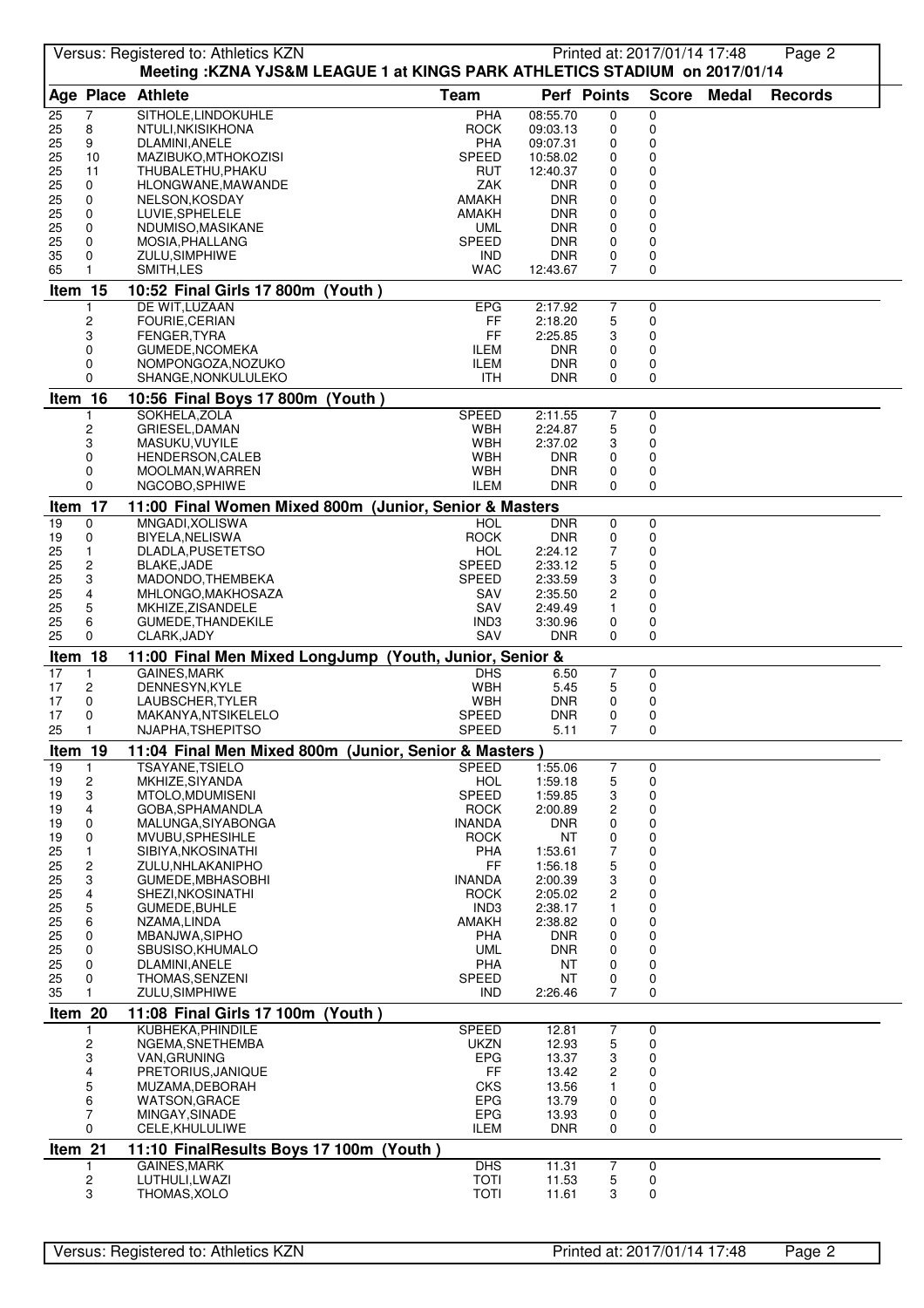|          |                         | Versus: Registered to: Athletics KZN<br>Meeting: KZNA YJS&M LEAGUE 1 at KINGS PARK ATHLETICS STADIUM on 2017/01/14 |                           |                          |                | Printed at: 2017/01/14 17:48 |              | Page 3         |  |
|----------|-------------------------|--------------------------------------------------------------------------------------------------------------------|---------------------------|--------------------------|----------------|------------------------------|--------------|----------------|--|
|          |                         | Age Place Athlete                                                                                                  | <b>Team</b>               | Perf Points              |                | <b>Score</b>                 | <b>Medal</b> | <b>Records</b> |  |
|          | 4                       | GRIESSEL, JOHANN                                                                                                   | <b>WBH</b>                | 11.80                    | $\overline{c}$ | 0                            |              |                |  |
|          | 5                       | DENNESYN, KYLE                                                                                                     | WBH                       | 11.97                    | 1              | 0                            |              |                |  |
|          | 6                       | LOCHAT, UMAR                                                                                                       | <b>WBH</b>                | 12.03                    | 0              | 0                            |              |                |  |
|          | 7                       | MANANA,LAWRENCE                                                                                                    | <b>TOTI</b>               | 12.14                    | 0              | 0                            |              |                |  |
|          | 8<br>9                  | GROBLER, LUAN<br>LAUBSCHER, TYLER                                                                                  | <b>TOTI</b><br><b>WBH</b> | 12.28<br>12.67           | 0<br>0         | 0<br>0                       |              |                |  |
|          | 10                      | AKKER, GROVE                                                                                                       | WBH                       | 12.79                    | 0              | 0                            |              |                |  |
|          | 11                      | WARREN, JOSHUA                                                                                                     | <b>CKS</b>                | 14.00                    | 0              | 0                            |              |                |  |
|          | 0                       | <b>HENDERSON, CALEB</b>                                                                                            | WBH                       | <b>DNR</b>               | 0              | 0                            |              |                |  |
|          | 0                       | MBATHA, THABANI                                                                                                    | WBH                       | <b>DNR</b>               | 0              | 0                            |              |                |  |
|          | 0                       | ARCHERY, RISHEN                                                                                                    | TOTI                      | <b>DNR</b>               | 0              | 0                            |              |                |  |
|          | 0                       | MAKANYA, NTSIKELELO                                                                                                | SPEED                     | <b>DNR</b>               | 0              | 0                            |              |                |  |
| Item 21  | 1                       | 11:10 Final 1 of 2 Boys 17 100m (Youth)<br>LUTHULI,LWAZI                                                           | <b>TOTI</b>               | 11.53                    |                | 0                            |              |                |  |
|          | 2                       | GRIESSEL, JOHANN                                                                                                   | <b>WBH</b>                | 11.80                    |                | 0                            |              |                |  |
|          | 3                       | LOCHAT, UMAR                                                                                                       | <b>WBH</b>                | 12.03                    |                | 0                            |              |                |  |
|          | 4                       | GROBLER, LUAN                                                                                                      | TOTI                      | 12.28                    |                | 0                            |              |                |  |
|          | 5                       | WARREN, JOSHUA                                                                                                     | <b>CKS</b>                | 14.00                    |                | 0                            |              |                |  |
|          | 0                       | HENDERSON, CALEB                                                                                                   | <b>WBH</b>                | <b>DNR</b>               |                | 0                            |              |                |  |
|          | 0<br>0                  | MBATHA, THABANI<br>ARCHERY, RISHEN                                                                                 | <b>WBH</b><br><b>TOTI</b> | <b>DNR</b><br><b>DNR</b> |                | 0<br>$\Omega$                |              |                |  |
| Item 21  |                         | 11:10 Final 2 of 2 Boys 17 100m (Youth)                                                                            |                           |                          |                |                              |              |                |  |
|          |                         | GAINES, MARK                                                                                                       | <b>DHS</b>                | 11.31                    |                | 0                            |              |                |  |
|          | 2                       | THOMAS, XOLO                                                                                                       | <b>TOTI</b>               | 11.61                    |                | 0                            |              |                |  |
|          | 3                       | DENNESYN, KYLE                                                                                                     | <b>WBH</b>                | 11.97                    |                | 0                            |              |                |  |
|          | 4                       | MANANA,LAWRENCE                                                                                                    | TOTI                      | 12.14                    |                | 0                            |              |                |  |
|          | 5                       | LAUBSCHER, TYLER                                                                                                   | WBH                       | 12.67                    |                | 0                            |              |                |  |
|          | 6<br>0                  | AKKER, GROVE                                                                                                       | WBH                       | 12.79                    |                | 0                            |              |                |  |
|          |                         | MAKANYA, NTSIKELELO                                                                                                | <b>SPEED</b>              | <b>DNR</b>               |                | $\mathbf 0$                  |              |                |  |
| Item 22  |                         | 11:15 Final Women Mixed 100m (Junior, Senior & Masters                                                             |                           |                          |                |                              |              |                |  |
| 19       | 1                       | KHUMALO, PHUMI                                                                                                     | FF                        | 13.24                    | 7              | 0                            |              |                |  |
| 19<br>25 | 2<br>1                  | GOOSEN, MARILIZE<br>MTHEMBU, SAMUKELISIWE                                                                          | <b>CKS</b><br>SPEED       | 13.66<br>12.79           | 5<br>7         | 0<br>0                       |              |                |  |
| 40       | 1                       | MYEZA, MAPULE                                                                                                      | <b>SAPS</b>               | 14.84                    | 7              | 0                            |              |                |  |
| 45       | 1                       | SIGUBUDU, NANA                                                                                                     | FF                        | 15.27                    | 7              | 0                            |              |                |  |
| 55       | 0                       | CARLISLE, JEANETTE                                                                                                 | <b>FF</b>                 | <b>DNR</b>               | $\Omega$       | 0                            |              |                |  |
| Item 23  |                         | 11:20 FinalResults Men Mixed 100m (Junior, Senior & Mas                                                            |                           |                          |                |                              |              |                |  |
| 19       | $\mathbf{1}$            | NDEBELE.ANDISWA                                                                                                    | <b>UKZN</b>               | 10.56                    | 7              | 0                            |              |                |  |
| 19       | 2                       | NGCOBO, THUBELIHLE                                                                                                 | FF<br><b>EPG</b>          | 11.02                    | 5              | 0                            |              |                |  |
| 19<br>19 | 3<br>4                  | MYENI, BRIAN<br>TAYLOR, JORDAN                                                                                     | <b>WBH</b>                | 11.29<br>11.46           | 3<br>2         | 0<br>0                       |              |                |  |
| 19       | 5                       | CAVELL-CLARKE, CHRISTOPHER                                                                                         | MAC                       | 11.54                    | 1              | 0                            |              |                |  |
| 19       | 6                       | NDABAZITHA, ANDILE                                                                                                 | <b>UKZN</b>               | 11.62                    | 0              | 0                            |              |                |  |
| 19       | 7                       | NGCOBO, GOODENOUGH                                                                                                 | <b>TOTI</b>               | 11.82                    | 0              | 0                            |              |                |  |
| 19       | 0                       | SIBIYA, SIBUSISO                                                                                                   | ILEM                      | <b>DNR</b>               | 0              | 0                            |              |                |  |
| 25<br>25 | 1<br>$\overline{c}$     | KHUMALO, ZAMANI<br>NGESI, NTOKOZO                                                                                  | <b>SHM</b><br>FF          | 10.32<br>10.54           | 7<br>5         | 0<br>0                       |              |                |  |
| 25       | 3                       | MBATHA, ZAZI                                                                                                       | <b>SPEED</b>              | 10.79                    | 3              | 0                            |              |                |  |
| 25       | 4                       | MBATHA, WANDILE                                                                                                    | EPG                       | 10.88                    | 2              | 0                            |              |                |  |
| 25       | 5                       | MBATHA,LWAZI                                                                                                       | <b>SPEED</b>              | 10.97                    | 1              | 0                            |              |                |  |
| 25       | 6                       | MANTANGA, LOYISO                                                                                                   | EPG                       | 11.09                    | 0              | 0                            |              |                |  |
| 25       | 7                       | MABASO, NKULULEKO                                                                                                  | SIY                       | 11.15                    | 0              | 0                            |              |                |  |
| 25<br>25 | 8<br>9                  | MZOBE, NEO<br>MOOSA, MIKHAIL                                                                                       | FF<br><b>EPG</b>          | 11.44<br>12.00           | 0<br>0         | 0<br>0                       |              |                |  |
| 25       | 10                      | MAPHUMULO, MTHOKOZISI                                                                                              | TOTI                      | 12.20                    | 0              | 0                            |              |                |  |
| 25       | 11                      | MTHEMBU, NTOKOZO                                                                                                   | SPEED                     | 12.53                    | 0              | 0                            |              |                |  |
| 60       | $\mathbf{1}$            | <b>VARTY, DENNIS</b>                                                                                               | <b>EPG</b>                | 13.85                    | 7              | 0                            |              |                |  |
| 65       | $\mathbf{1}$            | MULLER, RAYMOND                                                                                                    | <b>CKS</b>                | 13.36                    | 7              | 0                            |              |                |  |
| Item 23  |                         | 11:20 Final 1 of 3 Men Mixed 100m (Junior, Senior & Ma                                                             |                           |                          |                |                              |              |                |  |
| 19       | $\mathbf{1}$            | CAVELL-CLARKE, CHRISTOPHER                                                                                         | MAC                       | 11.54                    |                | 0                            |              |                |  |
| 19<br>25 | 0<br>1                  | SIBIYA, SIBUSISO<br>KHUMALO, ZAMANI                                                                                | <b>ILEM</b><br><b>SHM</b> | <b>DNR</b><br>10.32      |                | 0<br>0                       |              |                |  |
| 25       | 2                       | NGESI, NTOKOZO                                                                                                     | FF                        | 10.54                    |                | 0                            |              |                |  |
| 25       | 3                       | MBATHA, ZAZI                                                                                                       | SPEED                     | 10.79                    |                | 0                            |              |                |  |
| 25       | 4                       | MABASO, NKULULEKO                                                                                                  | SIY                       | 11.15                    |                | 0                            |              |                |  |
| 25       | 5                       | MAPHUMULO, MTHOKOZISI                                                                                              | <b>TOTI</b>               | 12.20                    |                | 0                            |              |                |  |
| Item 23  |                         | 11:20 Final 2 of 3 Men Mixed 100m (Junior, Senior & Ma                                                             |                           |                          |                |                              |              |                |  |
| 19       | 1                       | NDEBELE, ANDISWA                                                                                                   | <b>UKZN</b>               | 10.56                    |                | 0                            |              |                |  |
| 19<br>19 | 2<br>3                  | MYENI, BRIAN<br>TAYLOR, JORDAN                                                                                     | <b>EPG</b><br><b>WBH</b>  | 11.29<br>11.46           |                | 0<br>0                       |              |                |  |
| 25       | 1                       | MBATHA,LWAZI                                                                                                       | SPEED                     | 10.97                    |                | 0                            |              |                |  |
| 25       | $\overline{\mathbf{c}}$ | MANTANGA, LOYISO                                                                                                   | EPG                       | 11.09                    |                | 0                            |              |                |  |
| 25       | 3                       | MOOSA, MIKHAIL                                                                                                     | EPG                       | 12.00                    |                | 0                            |              |                |  |
| 60       | 1                       | <b>VARTY, DENNIS</b>                                                                                               | <b>EPG</b>                | 13.85                    |                | 0                            |              |                |  |
| Item 23  |                         | 11:20 Final 3 of 3 Men Mixed 100m (Junior, Senior & Ma                                                             |                           |                          |                |                              |              |                |  |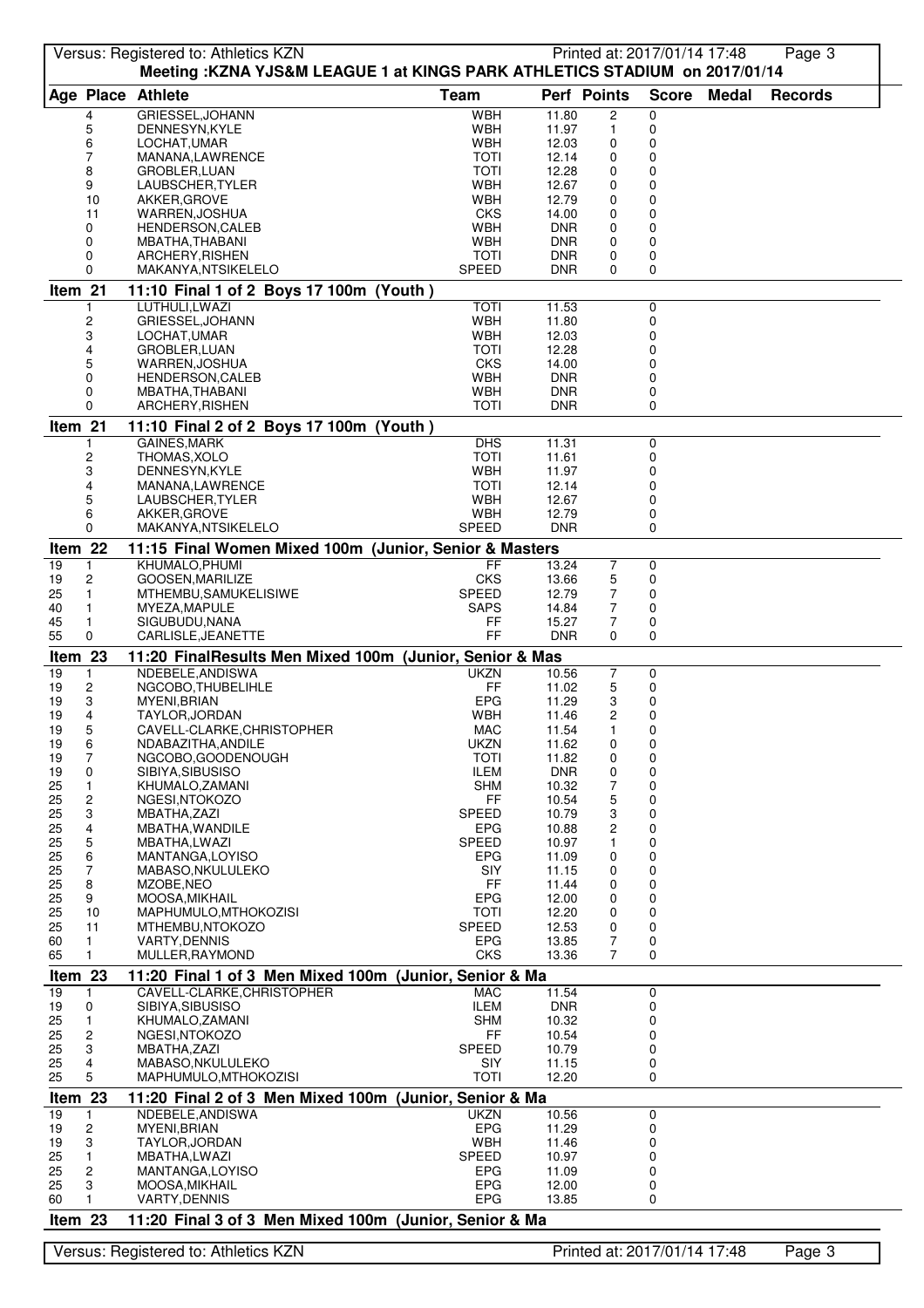|                 |                              | Versus: Registered to: Athletics KZN                                                            |                              |                          |                | Printed at: 2017/01/14 17:48 |                   | Page 4         |
|-----------------|------------------------------|-------------------------------------------------------------------------------------------------|------------------------------|--------------------------|----------------|------------------------------|-------------------|----------------|
|                 |                              | Meeting: KZNA YJS&M LEAGUE 1 at KINGS PARK ATHLETICS STADIUM on 2017/01/14<br>Age Place Athlete | <b>Team</b>                  | Perf Points              |                |                              | <b>Medal</b>      | <b>Records</b> |
|                 |                              |                                                                                                 | FF                           |                          |                | <b>Score</b>                 |                   |                |
| 19<br>19        | 1<br>2                       | NGCOBO, THUBELIHLE<br>NDABAZITHA, ANDILE                                                        | <b>UKZN</b>                  | 11.02<br>11.62           |                | 0<br>0                       |                   |                |
| 19              | 3                            | NGCOBO, GOODENOUGH                                                                              | TOTI                         | 11.82                    |                | 0                            |                   |                |
| 25              | 1                            | MBATHA, WANDILE                                                                                 | <b>EPG</b>                   | 10.88                    |                | 0                            |                   |                |
| 25              | 2                            | MZOBE, NEO                                                                                      | FF                           | 11.44                    |                | 0                            |                   |                |
| 25<br>65        | 3<br>1                       | MTHEMBU, NTOKOZO                                                                                | SPEED<br><b>CKS</b>          | 12.53<br>13.36           |                | 0<br>0                       |                   |                |
|                 |                              | MULLER, RAYMOND                                                                                 |                              |                          |                |                              |                   |                |
| Item 24         |                              | 11:25 Final Girls 17 2000m SteepleChase (Youth)                                                 |                              |                          |                |                              |                   |                |
|                 | $\Omega$                     | MKHIZE, BATHOBILE                                                                               | <b>SPEED</b>                 | <b>DNR</b>               | $\Omega$       | $\Omega$                     |                   |                |
| Item 25         |                              | 11:40 Final Boys 17 2000m SteepleChase (Youth)                                                  |                              |                          |                |                              |                   |                |
|                 | 1                            | SPHESIHLE, MGANGA                                                                               | <b>UML</b>                   | 06:38.94                 | $\overline{7}$ | $\Omega$                     |                   |                |
| Item 26         |                              | 11:55 Final Women Mixed 3000m SteepleChase (Junior, Sen                                         |                              |                          |                |                              |                   |                |
| 25              | $\Omega$                     | MKHIZE, THOBILE                                                                                 | <b>SPEED</b>                 | <b>DNR</b>               | $\Omega$       | $\Omega$                     |                   |                |
| Item 27         |                              | 12:00 Final Women Mixed HighJump (Youth, Junior, Senior                                         |                              |                          |                |                              |                   |                |
| 25              | $\mathbf{1}$                 | UYS, BRITTANY                                                                                   | <b>UKZN</b>                  | 1.75                     | $\overline{7}$ | 0                            |                   |                |
| 25              | 2                            | VURYAMA, MARCOLEEN                                                                              | <b>EPG</b>                   | 1.55                     | 5              | 0                            |                   |                |
| Item 28         |                              | 12:00 Final Women Mixed Shotput (Youth, Junior, Senior                                          |                              |                          |                |                              | <b>No Entries</b> |                |
|                 |                              |                                                                                                 |                              |                          |                |                              |                   |                |
| Item 29         |                              | 12:00 Final Men Mixed TripleJump (Youth, Junior, Senior                                         |                              |                          |                |                              |                   |                |
| 17              | 1                            | <b>GAINES, MARK</b><br>DIMANE.STHEMBISO                                                         | <b>DHS</b>                   | 13.63                    | 7              | 0                            |                   |                |
| 17<br>17        | 0<br>0                       | MTUNGWA, SANELE                                                                                 | <b>ILEM</b><br><b>EPG</b>    | <b>DNR</b><br><b>DNR</b> | 0<br>0         | 0<br>0                       |                   |                |
| 65              | 1                            | MULLER, RAYMOND                                                                                 | <b>CKS</b>                   | 07.82                    | 7              | $\Omega$                     |                   |                |
| Item 30         |                              | 12:10 Final Men Mixed 3000m SteepleChase (Junior, Senio                                         |                              |                          |                |                              |                   |                |
| 19              | 0                            | SOSIBO, SPHELELE                                                                                | <b>SPEED</b>                 | <b>DNR</b>               | 0              | 0                            |                   |                |
| 25              | 1                            | NTULI, NKISIKHONA                                                                               | <b>ROCK</b>                  | 10:05.51                 | 7              | 0                            |                   |                |
| 25              | 2                            | YEKELO, SIPHESIHLE                                                                              | <b>YELL</b>                  | 10:21.84                 | 5              | 0                            |                   |                |
| 25              | 0<br>0                       | SOKHELA, NDUMISO                                                                                | <b>SPEED</b><br><b>SPEED</b> | <b>DNR</b>               | 0              | 0<br>$\Omega$                |                   |                |
| 25              |                              | MAZIBUKO, MTHOKOZISI                                                                            |                              | <b>DNR</b>               | 0              |                              |                   |                |
| Item 31         |                              | 12:15 Final Women Mixed 90m Hurdles (Masters)                                                   |                              |                          |                |                              | <b>No Entries</b> |                |
|                 |                              | 12:20 Final Girls 17 100m Hurdles (Youth)                                                       |                              |                          |                |                              |                   |                |
|                 |                              |                                                                                                 |                              |                          |                |                              | <b>No Entries</b> |                |
| Item 32         |                              |                                                                                                 |                              |                          |                |                              |                   |                |
|                 |                              |                                                                                                 |                              |                          |                |                              |                   |                |
| Item 33         |                              | 12:25 Final Men Mixed 100m Hurdles (Masters)                                                    |                              |                          |                |                              |                   |                |
| 65              | 1                            | MULLER.RAYMOND                                                                                  | <b>CKS</b>                   | 22.09                    | $\overline{7}$ | $\mathbf 0$                  |                   |                |
| Item 34         |                              | 12:30 Final Women Mixed 100m Hurdles (Junior, Senior &                                          |                              |                          |                |                              | <b>No Entries</b> |                |
|                 |                              |                                                                                                 |                              |                          |                |                              |                   |                |
| Item 35         |                              | 12:30 Final Women Mixed LongJump (Youth, Junior, Senior                                         |                              |                          |                |                              |                   |                |
| $\overline{17}$ | 1                            | PRETORIUS.JANIQUE                                                                               | FF                           | 4.05                     | 7              | 0                            |                   |                |
| 19              |                              | GOOSEN, MARILIZE                                                                                | <b>CKS</b>                   | 4.33                     | $\overline{7}$ | 0                            |                   |                |
| Item 36         |                              | 12:30 Final Men Mixed Javelin (Youth, Junior, Senior &                                          |                              |                          |                |                              |                   |                |
| 17              | 1                            | JOUBERT, MATTHEW                                                                                | <b>KOK</b>                   | $\overline{5}1.68$       | 7              | 0                            |                   |                |
| 17<br>17        | 2<br>3                       | KORFF, ZANE<br>AKKER, GROVE                                                                     | <b>WBH</b><br><b>WBH</b>     | 33.10<br>30.33           | 5<br>3         | 0<br>0                       |                   |                |
| 17              | 4                            | GRIESEL, DAMAN                                                                                  | <b>WBH</b>                   | 29.26                    | 2              | 0                            |                   |                |
| 17              | 5                            | WARREN, JOSHUA                                                                                  | <b>CKS</b>                   | 29.02                    | 1              | 0                            |                   |                |
| 19              | 0                            | ZUMA, XOLANI                                                                                    | SPEED                        | <b>DNR</b>               | 0              | 0                            |                   |                |
| 25<br>25        | 1<br>$\overline{\mathbf{c}}$ | WATSON, ANDY<br>NJAPHA, TSHEPITSO                                                               | <b>WAC</b><br>SPEED          | 28.24<br>24.69           | 7<br>5         | 0<br>0                       |                   |                |
| 35              | 1                            | MOOLMAN, WESSEL                                                                                 | FF                           | 41.21                    | 7              | 0                            |                   |                |
| 45              | 0                            | WINTERBURN, PERCIVAL                                                                            | IND <sub>1</sub>             | <b>DNR</b>               | 0              | 0                            |                   |                |
| Item 37         |                              | 12:35 Final Boys 17 110m Hurdles (Youth)                                                        |                              |                          |                |                              | <b>No Entries</b> |                |
|                 |                              |                                                                                                 |                              |                          |                |                              |                   |                |
| Item 38         |                              | 12:40 Final Men Mixed 110m Hurdles (Junior, Senior & Ma                                         |                              |                          |                |                              |                   |                |
| 19              | 1                            | VAN DEVENTER, WILHELM                                                                           | <b>CKS</b>                   | 16.26                    | $\overline{7}$ | 0                            |                   |                |
| Item 39         |                              | 12:45 FinalResults Girls 17 200m (Youth)                                                        |                              |                          |                |                              |                   |                |
|                 |                              | NAUDE, AMY                                                                                      | FF                           | 25.51                    | 7              | 0                            |                   |                |
|                 | 2                            | AHRENS, KIRSTEN                                                                                 | <b>EPG</b>                   | 26.75                    | 5              | 0                            |                   |                |
|                 | 3                            | KUBHEKA, PHINDILE                                                                               | SPEED                        | 26.93                    | 3              | 0                            |                   |                |
|                 | 4                            | NGEMA, SNETHEMBA                                                                                | <b>UKZN</b>                  | 26.99                    | 2              | 0                            |                   |                |
|                 | 5<br>6                       | CELE, KHULULIWE<br>VAN, GRUNING                                                                 | ILEM<br>EPG                  | 27.20<br>28.06           | 0              | 0<br>0                       |                   |                |
|                 | $\overline{7}$               | MUZAMA, DEBORAH                                                                                 | <b>CKS</b>                   | 28.43                    | 0              | 0                            |                   |                |
|                 | 8                            | MINGAY, SINADE                                                                                  | <b>EPG</b>                   | 28.77                    | 0              | 0                            |                   |                |
|                 | 0                            | FAULHA, NICOLE                                                                                  | EPG                          | <b>DNR</b>               | 0              | 0                            |                   |                |
|                 | 0<br>0                       | NCUBE, ZIBUYILE<br>MAVUNDLA, LUNGILE                                                            | ITH<br>ITH                   | <b>DNR</b><br>DNR        | 0<br>0         | 0<br>0                       |                   |                |
| Item 39         |                              | 12:45 Final 1 of 2 Girls 17 200m (Youth)                                                        |                              |                          |                |                              |                   |                |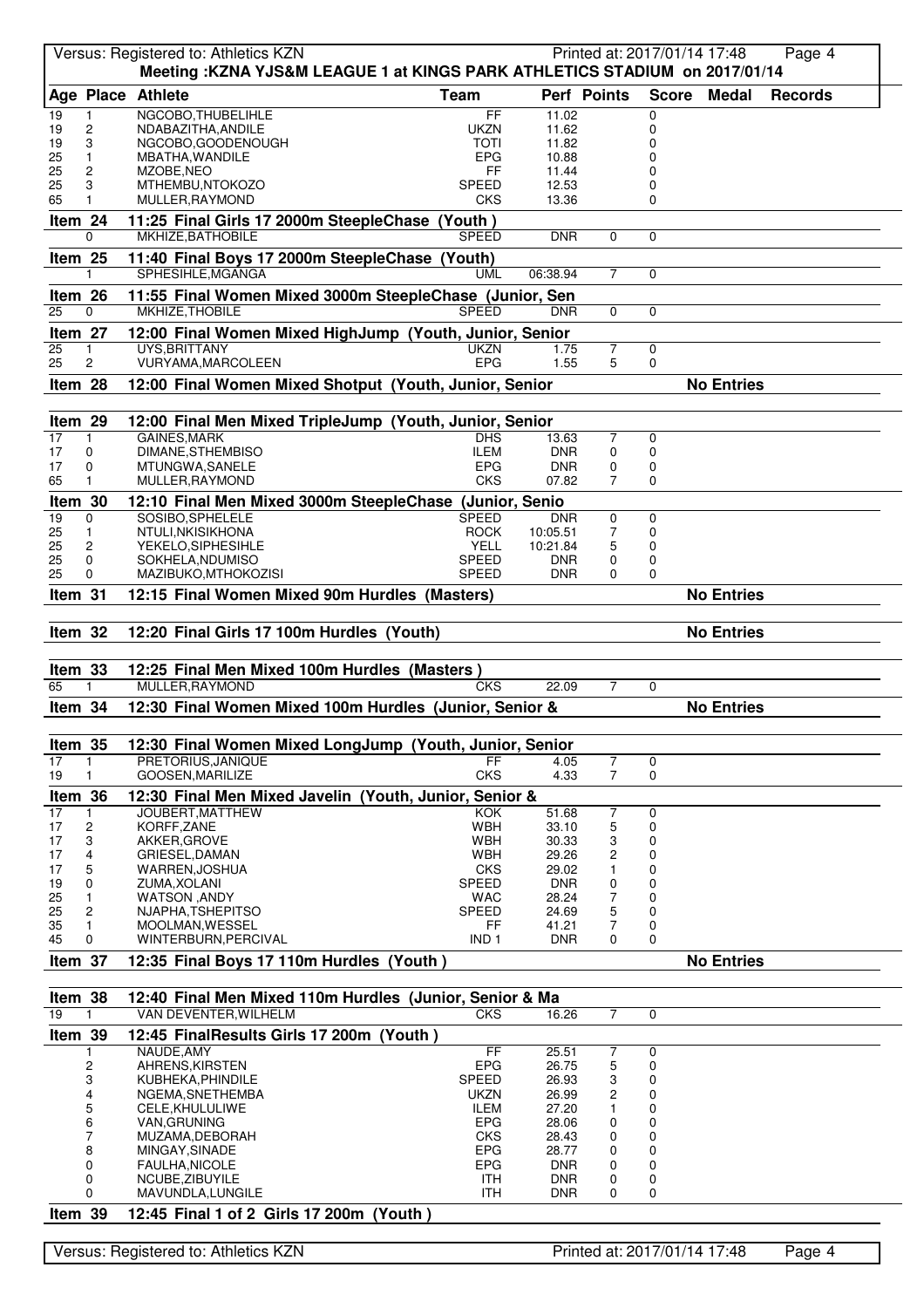|               |                     | Versus: Registered to: Athletics KZN<br>Meeting: KZNA YJS&M LEAGUE 1 at KINGS PARK ATHLETICS STADIUM on 2017/01/14 |                             |                          | Printed at: 2017/01/14 17:48 |              |              | Page 5         |
|---------------|---------------------|--------------------------------------------------------------------------------------------------------------------|-----------------------------|--------------------------|------------------------------|--------------|--------------|----------------|
|               |                     | Age Place Athlete                                                                                                  | Team                        | Perf Points              |                              | <b>Score</b> | <b>Medal</b> | <b>Records</b> |
|               | 1                   | NAUDE, AMY                                                                                                         | FF                          | 25.51                    | 0                            |              |              |                |
|               | 2<br>3              | AHRENS, KIRSTEN<br>NGEMA, SNETHEMBA                                                                                | EPG<br><b>UKZN</b>          | 26.75<br>26.99           | 0<br>0                       |              |              |                |
|               | 4                   | CELE, KHULULIWE                                                                                                    | ILEM                        | 27.20                    | 0                            |              |              |                |
|               | 5                   | VAN, GRUNING                                                                                                       | EPG                         | 28.06                    | 0                            |              |              |                |
| Item 39       | 6                   | MINGAY, SINADE                                                                                                     | EPG                         | 28.77                    | 0                            |              |              |                |
|               |                     | 12:45 Final 2 of 2 Girls 17 200m (Youth)<br>KUBHEKA, PHINDILE                                                      | <b>SPEED</b>                | 26.93                    | 0                            |              |              |                |
|               | 2                   | MUZAMA, DEBORAH                                                                                                    | <b>CKS</b>                  | 28.43                    | 0                            |              |              |                |
|               | 0<br>0              | FAULHA, NICOLE<br>NCUBE, ZIBUYILE                                                                                  | <b>EPG</b><br>ITH           | <b>DNR</b><br><b>DNR</b> | 0<br>0                       |              |              |                |
|               | 0                   | MAVUNDLA, LUNGILE                                                                                                  | <b>ITH</b>                  | <b>DNR</b>               | $\Omega$                     |              |              |                |
| Item 40       |                     | 12:48 FinalResults Boys 17 200m (Youth)                                                                            |                             |                          |                              |              |              |                |
|               | 2                   | THOMAS, XOLO<br>CHATER, SEAN                                                                                       | <b>TOTI</b><br><b>WBH</b>   | 23.46<br>24.16           | 7<br>0<br>5<br>0             |              |              |                |
|               | 3                   | MAKANYA, NTSIKELELO                                                                                                | SPEED                       | 24.33                    | 3<br>0                       |              |              |                |
|               | 4                   | MANANA, LAWRENCE                                                                                                   | <b>TOTI</b><br><b>WBH</b>   | 24.80                    | 2<br>0<br>0                  |              |              |                |
|               | 5<br>0              | LAUBSCHER, TYLER<br>MBATHA, THABANI                                                                                | <b>WBH</b>                  | 25.59<br>ΝT              | 0<br>0                       |              |              |                |
|               | 0                   | GRIESSEL, JOHANN                                                                                                   | <b>WBH</b>                  | ΝT                       | 0<br>0                       |              |              |                |
|               | 0<br>0              | DENNESYN, KYLE<br>NGCOBO, SPHIWE                                                                                   | <b>WBH</b><br><b>ILEM</b>   | ΝT<br>ΝT                 | 0<br>0<br>0<br>0             |              |              |                |
|               | 0                   | ARCHERY, RISHEN                                                                                                    | <b>TOTI</b>                 | NT                       | $\Omega$<br>0                |              |              |                |
| Item 40       |                     | 12:48 Final 1 of 2 Boys 17 200m (Youth)                                                                            |                             |                          |                              |              |              |                |
|               | 2                   | THOMAS, XOLO<br><b>CHATER, SEAN</b>                                                                                | <b>TOTI</b><br><b>WBH</b>   | 23.46<br>24.16           | 0<br>0                       |              |              |                |
|               | 3                   | MAKANYA,NTSIKELELO                                                                                                 | SPEED                       | 24.33                    | 0                            |              |              |                |
|               | 4<br>5              | MANANA,LAWRENCE                                                                                                    | TOTI<br><b>WBH</b>          | 24.80                    | 0<br>$\Omega$                |              |              |                |
|               |                     | LAUBSCHER, TYLER                                                                                                   |                             | 25.59                    |                              |              |              |                |
| Item 40       | 0                   | 12:48 Final 2 of 2 Boys 17 200m (Youth)<br>MBATHA, THABANI                                                         | <b>WBH</b>                  | <b>NT</b>                | 0                            |              |              |                |
|               | 0                   | GRIESSEL, JOHANN                                                                                                   | <b>WBH</b>                  | ΝT                       | 0                            |              |              |                |
|               | 0<br>0              | DENNESYN, KYLE<br>NGCOBO, SPHIWE                                                                                   | <b>WBH</b><br><b>ILEM</b>   | ΝT<br>ΝT                 | 0<br>0                       |              |              |                |
|               | 0                   | ARCHERY, RISHEN                                                                                                    | TOTI                        | <b>NT</b>                | $\Omega$                     |              |              |                |
| Item 41       |                     | 12:51 Final Women Mixed 200m (Junior, Senior & Masters                                                             |                             |                          |                              |              |              |                |
| 19<br>19      | 1<br>0              | KHUMALO, PHUMI<br>SITHOLE, AMANDA                                                                                  | FF<br>FF                    | 26.96<br><b>DNR</b>      | 7<br>0<br>0<br>0             |              |              |                |
| 19            | 0                   | MHLAWULI, THANDIWE                                                                                                 | UML                         | <b>DNR</b>               | 0<br>0                       |              |              |                |
| 25            | 1                   | LOFSTRAND, GENA                                                                                                    | FF                          | 25.91                    | 7<br>0                       |              |              |                |
| 25<br>40      | 2<br>1              | MTHEMBU, SAMUKELISIWE<br>MYEZA, MAPULE                                                                             | <b>SPEED</b><br><b>SAPS</b> | 26.10<br>31.31           | 5<br>0<br>7<br>0             |              |              |                |
| 45            | $\mathbf{1}$        | SIGUBUDU, NANA                                                                                                     | FF                          | 31.74                    | 7<br>0                       |              |              |                |
| 55            | 0                   | CARLISLE, JEANETTE                                                                                                 | FF                          | <b>DNR</b>               | 0<br>0                       |              |              |                |
| Item 42<br>19 | 1                   | 12:54 FinalResults Men Mixed 200m (Junior, Senior & Mas<br>MANANA, LAWRANCE                                        | TOTI                        | 21.81                    | 7<br>0                       |              |              |                |
| 19            | 2                   | SEETAL, KEATON                                                                                                     | <b>SHM</b>                  | 22.25                    | 5<br>0                       |              |              |                |
| 19<br>19      | 3<br>4              | MYENI, BRIAN<br>TAYLOR, JORDAN                                                                                     | EPG<br>WBH                  | 22.27<br>22.58           | 3<br>0<br>0<br>2             |              |              |                |
| 19            | 5                   | NGCOBO, THUBELIHLE                                                                                                 | FF                          | 22.79                    | 0<br>1                       |              |              |                |
| 19            | 6                   | CAVELL-CLARKE, CHRISTOPHER                                                                                         | MAC                         | 22.97                    | 0<br>0                       |              |              |                |
| 19<br>19      | $\overline{7}$<br>8 | SIBIYA, SIBUSISO<br>LWAZI, SKHOSANA                                                                                | <b>ILEM</b><br>UML          | 23.25<br>23.33           | 0<br>0<br>0<br>0             |              |              |                |
| 19            | 9                   | CAVELL-CLARKE, MICHAEL                                                                                             | <b>MAC</b>                  | 23.57                    | 0<br>0                       |              |              |                |
| 19<br>19      | 10<br>11            | NGCOBO, GOODENOUGH<br>ZUMA, XOLANI                                                                                 | <b>TOTI</b><br><b>SPEED</b> | 23.86<br>24.81           | 0<br>0<br>0<br>0             |              |              |                |
| 19            | 0                   | FAULHA, JEAN-PIERRE                                                                                                | MAC                         | <b>DNR</b>               | 0<br>0                       |              |              |                |
| 25            | 1<br>$\overline{c}$ | KHUMALO,ZAMANI                                                                                                     | <b>SHM</b><br>SPEED         | 21.75                    | 7<br>0<br>0                  |              |              |                |
| 25<br>25      | 3                   | MBATHA,ZAZI<br>MTHEMBU, NTOKOZO                                                                                    | SPEED                       | 21.96<br>22.02           | 5<br>0<br>3                  |              |              |                |
| 25            | 4                   | MZOBE, NEO                                                                                                         | FF                          | 22.18                    | 0<br>2                       |              |              |                |
| 25<br>25      | 5<br>6              | MANTANGA, LOYISO<br>MBATHA,LWAZI                                                                                   | EPG<br><b>SPEED</b>         | 22.48<br>22.49           | 0<br>1<br>0<br>0             |              |              |                |
| 25            | $\overline{7}$      | MOOSA, MIKHAIL                                                                                                     | <b>EPG</b>                  | 23.60                    | 0<br>0                       |              |              |                |
| 25<br>25      | 8<br>9              | NGUBANE, LINDOKUHLE<br>THOKOZANI, KHUMALO                                                                          | SPEED<br><b>UML</b>         | 23.69<br>23.99           | 0<br>0<br>0<br>0             |              |              |                |
| 25            | 10                  | NJAPHA, TSHEPITSO                                                                                                  | <b>SPEED</b>                | 24.29                    | 0<br>0                       |              |              |                |
| 25            | 11                  | THABANI, SIKHOSANA                                                                                                 | UML                         | 24.53                    | 0<br>0                       |              |              |                |
| 25<br>25      | 0<br>0              | XABA, PRIDE<br>MABASO, NKULULEKO                                                                                   | FF<br>SIY                   | <b>DNR</b><br><b>DNR</b> | 0<br>0<br>0<br>0             |              |              |                |
| 25            | 0                   | THABETHE, MDUDUZI                                                                                                  | <b>AMAKH</b>                | <b>DNR</b>               | 0<br>0                       |              |              |                |
| 25<br>35      | 0<br>1              | MBATHA, WANDILE<br>PIETER, KOEKEMOER                                                                               | EPG<br>FF                   | <b>DNR</b><br>23.08      | 0<br>0<br>7<br>0             |              |              |                |
| 60            | 1                   | <b>VARTY, DENNIS</b>                                                                                               | EPG                         | 24.81                    | 0<br>7                       |              |              |                |
| Item 42       |                     | 12:54 Final 1 of 4 Men Mixed 200m (Junior, Senior & Ma                                                             |                             |                          |                              |              |              |                |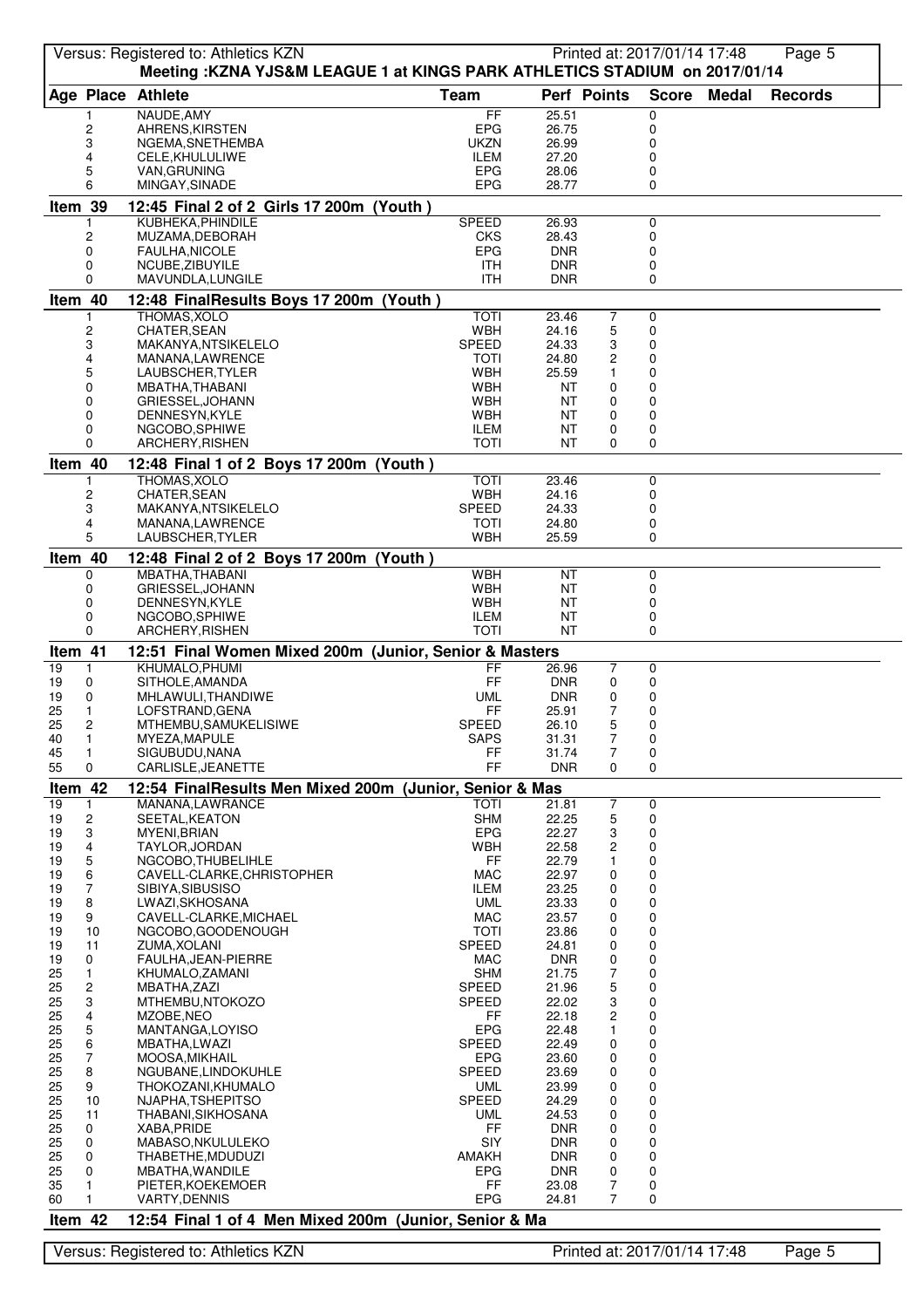|               |                                | Versus: Registered to: Athletics KZN<br>Meeting :KZNA YJS&M LEAGUE 1 at KINGS PARK ATHLETICS STADIUM on 2017/01/14 |                            |                          |                | Printed at: 2017/01/14 17:48 |              | Page 6         |  |
|---------------|--------------------------------|--------------------------------------------------------------------------------------------------------------------|----------------------------|--------------------------|----------------|------------------------------|--------------|----------------|--|
|               |                                | Age Place Athlete                                                                                                  | <b>Team</b>                | Perf Points              |                | <b>Score</b>                 | <b>Medal</b> | <b>Records</b> |  |
| 19            | 1                              | CAVELL-CLARKE, MICHAEL                                                                                             | <b>MAC</b>                 | 23.57                    |                | 0                            |              |                |  |
| 19            | $\overline{c}$                 | ZUMA, XOLANI                                                                                                       | SPEED                      | 24.81                    |                | 0                            |              |                |  |
| 19<br>25      | 0<br>$\mathbf{1}$              | THANDIWE, MHLAWULI<br>MZOBE, NEO                                                                                   | <b>UML</b><br>FF           | <b>DNR</b><br>22.18      |                | 0<br>0                       |              |                |  |
| 25            | $\overline{c}$                 | NGUBANE, LINDOKUHLE                                                                                                | <b>SPEED</b>               | 23.69                    |                | 0                            |              |                |  |
| 25            | 3                              | THOKOZANI, KHUMALO                                                                                                 | UML                        | 23.99                    |                | 0                            |              |                |  |
| 35            | $\mathbf{1}$                   | PIETER, KOEKEMOER                                                                                                  | FF                         | 23.08                    |                | 0                            |              |                |  |
| Item 42       |                                | 12:54 Final 2 of 4 Men Mixed 200m (Junior, Senior & Ma                                                             |                            |                          |                |                              |              |                |  |
| 19<br>19      | 1<br>$\overline{c}$            | MYENI, BRIAN<br>NGCOBO, THUBELIHLE                                                                                 | <b>EPG</b><br>FF           | 22.27<br>22.79           |                | 0<br>0                       |              |                |  |
| 19            | 0                              | FAULHA, JEAN-PIERRE                                                                                                | <b>MAC</b>                 | <b>DNR</b>               |                | 0                            |              |                |  |
| 25            | $\mathbf{1}$                   | MBATHA,LWAZI                                                                                                       | SPEED                      | 22.49                    |                | 0                            |              |                |  |
| 25            | $\overline{c}$                 | THABANI, SIKHOSANA                                                                                                 | UML<br>FF                  | 24.53<br><b>DNR</b>      |                | 0<br>0                       |              |                |  |
| 25<br>60      | 0                              | XABA, PRIDE<br><b>VARTY, DENNIS</b>                                                                                | <b>EPG</b>                 | 24.81                    |                | 0                            |              |                |  |
| Item 42       |                                | 12:54 Final 3 of 4 Men Mixed 200m (Junior, Senior & Ma                                                             |                            |                          |                |                              |              |                |  |
| 19            | 1                              | MANANA, LAWRANCE                                                                                                   | ΤΟΤΙ                       | 21.81                    |                | 0                            |              |                |  |
| 19            | 2                              | TAYLOR, JORDAN                                                                                                     | WBH                        | 22.58                    |                | 0                            |              |                |  |
| 19<br>19      | 3<br>4                         | SIBIYA, SIBUSISO<br>NGCOBO, GOODENOUGH                                                                             | ILEM<br>TOTI               | 23.25<br>23.86           |                | 0<br>0                       |              |                |  |
| 25            | $\mathbf{1}$                   | KHUMALO, ZAMANI                                                                                                    | SHM                        | 21.75                    |                | 0                            |              |                |  |
| 25            | $\overline{c}$                 | MTHEMBU, NTOKOZO                                                                                                   | <b>SPEED</b>               | 22.02                    |                | 0                            |              |                |  |
| 25<br>25      | 3<br>$\Omega$                  | MANTANGA, LOYISO<br>MABASO, NKULULEKO                                                                              | EPG<br>SIY                 | 22.48<br><b>DNR</b>      |                | 0<br>$\Omega$                |              |                |  |
| Item 42       |                                | 12:54 Final 4 of 4 Men Mixed 200m (Junior, Senior & Ma                                                             |                            |                          |                |                              |              |                |  |
| 19            | $\mathbf{1}$                   | SEETAL, KEATON                                                                                                     | <b>SHM</b>                 | 22.25                    |                | 0                            |              |                |  |
| 19            | $\overline{c}$                 | CAVELL-CLARKE, CHRISTOPHER                                                                                         | <b>MAC</b>                 | 22.97                    |                | 0                            |              |                |  |
| 19<br>25      | 3<br>$\mathbf{1}$              | LWAZI, SKHOSANA<br>MBATHA, ZAZI                                                                                    | <b>UML</b><br>SPEED        | 23.33<br>21.96           |                | 0<br>0                       |              |                |  |
| 25            | $\overline{c}$                 | MOOSA, MIKHAIL                                                                                                     | <b>EPG</b>                 | 23.60                    |                | 0                            |              |                |  |
| 25            | 3                              | NJAPHA, TSHEPITSO                                                                                                  | SPEED                      | 24.29                    |                | 0                            |              |                |  |
| 25<br>25      | 0<br>0                         | THABETHE, MDUDUZI<br>MBATHA, WANDILE                                                                               | <b>AMAKH</b><br><b>EPG</b> | <b>DNR</b><br><b>DNR</b> |                | 0<br>$\Omega$                |              |                |  |
| Item 43       |                                | 12:58 Final Girls 17 1500m (Youth)                                                                                 |                            |                          |                |                              |              |                |  |
|               |                                | CANDY, KHUMALO                                                                                                     | <b>UML</b>                 | 05:20.70                 | 7              | 0                            |              |                |  |
|               | 2                              | GUMEDE, NCOMEKA                                                                                                    | <b>ILEM</b>                | 05:40.19                 | 5              | 0                            |              |                |  |
|               | 0<br>0                         | JILEKA, APHELELE<br>DLAMINI, SAMUKELISIWE                                                                          | <b>UKZN</b><br><b>ITH</b>  | <b>DNR</b><br><b>DNR</b> | 0<br>0         | 0<br>0                       |              |                |  |
|               | 0                              | SHANGE, NONKULULEKO                                                                                                | ITH                        | <b>DNR</b>               | 0              | 0                            |              |                |  |
| Item 44       |                                | 13:05 Final Boys 17 1500m (Youth)                                                                                  |                            |                          |                |                              |              |                |  |
|               | 1                              | MAHASE, BONANG                                                                                                     | SPEED                      | 04:15.77                 | $\overline{7}$ | $\mathbf 0$                  |              |                |  |
|               | 2<br>3                         | MKHIZE, SANELE<br>CEBO, KHATHI                                                                                     | SPEED<br><b>UML</b>        | 04:17.80<br>04:26.31     | 5<br>3         | 0<br>0                       |              |                |  |
|               | 4                              | SOKHELA, ZOLA                                                                                                      | SPEED                      | 04:37.49                 | 2              | 0                            |              |                |  |
|               | 5                              | KHUMALO, MLONDI                                                                                                    | TOTI                       | 04:45.13                 | 1              | 0                            |              |                |  |
|               | 6<br>7                         | SANDILE, ZUMA<br>LINNERTS, SYLVINO                                                                                 | <b>UML</b><br><b>TOTI</b>  | 04:46.45<br>04:49.99     | 0<br>0         | 0<br>0                       |              |                |  |
|               | 0                              | GRIESEL, DAMAN                                                                                                     | WBH                        | <b>DNR</b>               | 0              | 0                            |              |                |  |
|               | 0                              | MASUKU, VUYILE                                                                                                     | <b>WBH</b>                 | <b>DNR</b>               | 0              | 0                            |              |                |  |
|               | $\mathbf 0$                    | MKHWANAZI, BONGELANI                                                                                               | <b>ILEM</b>                | DNR                      | 0              | 0                            |              |                |  |
| Item 45<br>19 | 0                              | 13:12 Final Women Mixed 1500m (Junior, Senior & Masters<br>BESTER, MONYO                                           | <b>TOTI</b>                | <b>DNR</b>               | 0              | 0                            |              |                |  |
| 19            | 0                              | MNGADI, XOLISWA                                                                                                    | <b>HOL</b>                 | <b>DNR</b>               | 0              | 0                            |              |                |  |
| 19            | 0                              | BIYELA, NELISWA                                                                                                    | <b>ROCK</b>                | <b>DNR</b>               | 0              | 0                            |              |                |  |
| 25<br>25      | $\mathbf{1}$<br>$\overline{c}$ | MKHIZE, BATHOBILE<br>MHLONGO, MAKHOSAZA                                                                            | SPEED<br>SAV               | 04:56.72<br>05:04.30     | 7<br>5         | 0<br>0                       |              |                |  |
| 25            | 3                              | NTSHANGASE, NOKUTHULA                                                                                              | SAV                        | 05:16.69                 | 3              | 0                            |              |                |  |
| 25            | 4                              | MKHIZE, ZISANDELE                                                                                                  | SAV                        | 05:33.19                 | 2              | $\mathbf 0$                  |              |                |  |
| 25            | $\mathbf 5$                    | GWALA, PHUMZILE                                                                                                    | SAV                        | 05:38.72                 | 1              | 0                            |              |                |  |
| 25<br>25      | 6<br>0                         | GUMEDE, THANDEKILE<br>CLARK, JADY                                                                                  | IND3<br>SAV                | 09:29.27<br>DNR.         | 0<br>0         | 0<br>0                       |              |                |  |
| 25            | 0                              | DLADLA, PUSETETSO                                                                                                  | HOL                        | DNR                      | 0              | 0                            |              |                |  |
| Item 46       |                                | 13:19 Final Men Mixed 1500m (Junior, Senior & Masters)                                                             |                            |                          |                |                              |              |                |  |
| 19            | 1                              | TSAYANE, TSIELO                                                                                                    | <b>SPEED</b>               | 04:10.76                 | $\overline{7}$ | 0                            |              |                |  |
| 19<br>19      | $\boldsymbol{2}$<br>3          | MKHIZE, SIYANDA<br>SOSIBO, SPHELELE                                                                                | <b>HOL</b><br><b>SPEED</b> | 04:13.21<br>04:14.22     | 5<br>3         | 0<br>0                       |              |                |  |
| 19            | 0                              | MTHETHWA,EDMUND                                                                                                    | <b>HOL</b>                 | DNR                      | 0              | 0                            |              |                |  |
| 19            | 0                              | MVUBU, SPHESIHLE                                                                                                   | <b>ROCK</b>                | <b>DNR</b>               | 0              | 0                            |              |                |  |
| 19<br>19      | 0<br>0                         | MTOLO, MDUMISENI<br>NGWENYA, WANDILE                                                                               | SPEED<br><b>DNC</b>        | DNR<br>DNR               | 0<br>0         | 0<br>0                       |              |                |  |
| 25            | 1                              | ZWANE, BONGINKOSI                                                                                                  | PHA                        | 03:57.15                 | 7              | 0                            |              |                |  |
| 25            | $\overline{c}$                 | GUMEDE, MBHASOBHI                                                                                                  | <b>INANDA</b>              | 04:00.13                 | 5              | 0                            |              |                |  |
| 25            | 3                              | MAZIBUKO, MTHOKOZISI                                                                                               | <b>SPEED</b>               | 04:00.51                 | 3              | 0                            |              |                |  |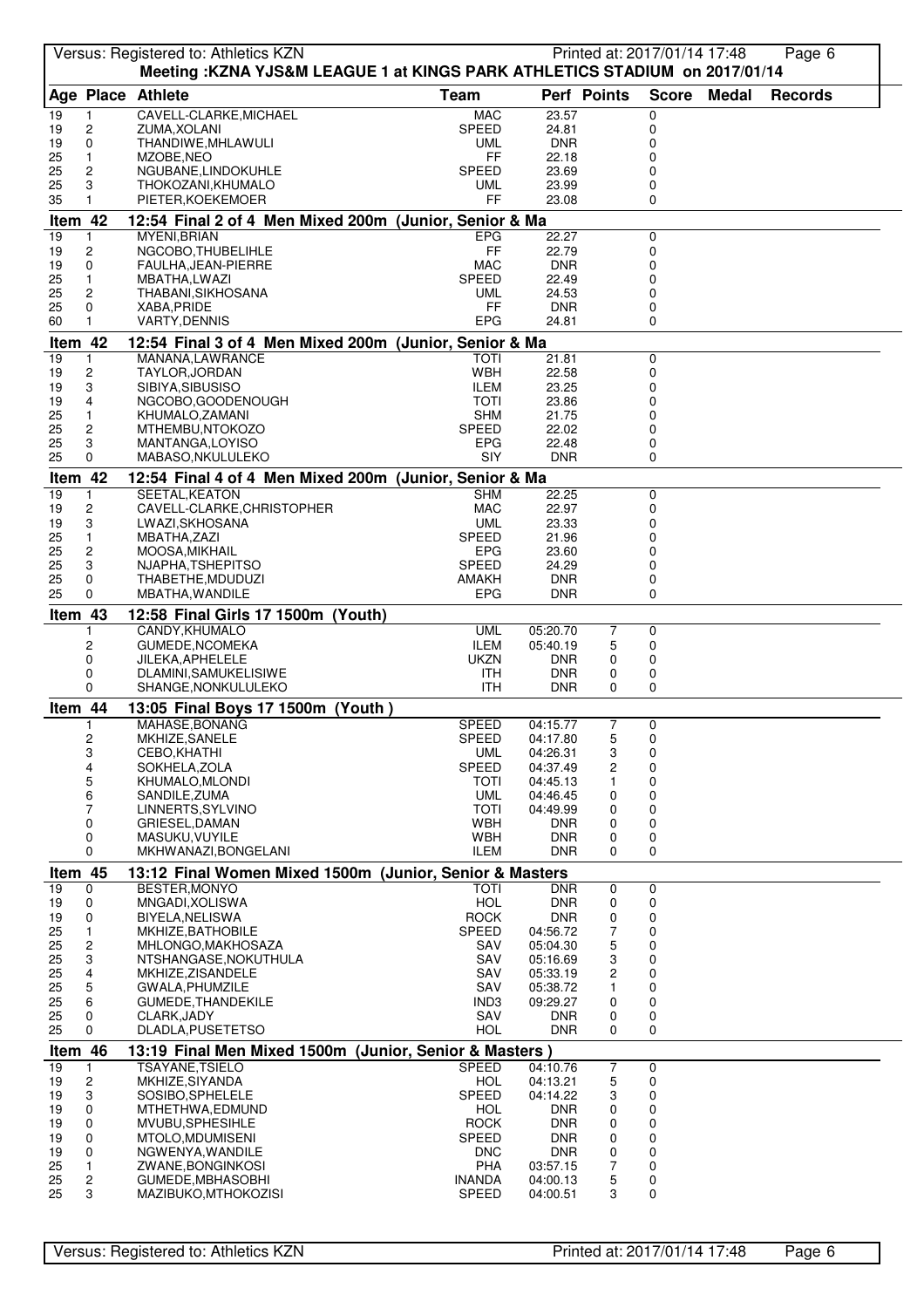|          |                         | Versus: Registered to: Athletics KZN<br>Meeting: KZNA YJS&M LEAGUE 1 at KINGS PARK ATHLETICS STADIUM on 2017/01/14 |                              |                          |                  | Printed at: 2017/01/14 17:48 |       | Page 7         |  |
|----------|-------------------------|--------------------------------------------------------------------------------------------------------------------|------------------------------|--------------------------|------------------|------------------------------|-------|----------------|--|
|          |                         | Age Place Athlete                                                                                                  | <b>Team</b>                  | Perf Points              |                  | <b>Score</b>                 | Medal | <b>Records</b> |  |
| 25       | 4                       | SOKHELA, NDUMISO                                                                                                   | SPEED                        | 04:01.57                 | $\overline{c}$   | 0                            |       |                |  |
| 25       | 5                       | NTULI, NKISIKHONA                                                                                                  | <b>ROCK</b>                  | 04:11.78                 | 1                | 0                            |       |                |  |
| 25       | 6                       | MOSIA, PHALLANG                                                                                                    | <b>SPEED</b>                 | 04:14.05                 | 0                | 0                            |       |                |  |
| 25       | 7                       | THOMAS, SENZENI                                                                                                    | <b>SPEED</b>                 | 04:24.26                 | 0                | 0                            |       |                |  |
| 25<br>25 | 0<br>0                  | SITHOLE, LINDOKUHLE<br>MBANJWA, SIPHO                                                                              | PHA<br>PHA                   | <b>DNR</b><br><b>DNR</b> | 0<br>0           | 0<br>0                       |       |                |  |
| 25       | 0                       | SIBIYA, NKOSINATHI                                                                                                 | PHA                          | <b>DNR</b>               | 0                | 0                            |       |                |  |
| 25       | 0                       | DLAMINI, ANELE                                                                                                     | PHA                          | <b>DNR</b>               | 0                | 0                            |       |                |  |
| 25       | 0                       | MNCUBE, AYANDA                                                                                                     | PHA                          | <b>DNR</b>               | 0                | 0                            |       |                |  |
| 25<br>25 | 0<br>0                  | NZAMA,LINDA<br>SYLVINIO, LINNERTS                                                                                  | <b>AMAKH</b><br><b>AMAKH</b> | <b>DNR</b><br><b>DNR</b> | 0<br>0           | 0<br>0                       |       |                |  |
| 25       | 0                       | MJWARA, SIPHIWE                                                                                                    | AMAKH                        | <b>DNR</b>               | 0                | 0                            |       |                |  |
| 25       | 0                       | NELSON, KOSDAY                                                                                                     | AMAKH                        | <b>DNR</b>               | 0                | 0                            |       |                |  |
| 25       | 0                       | SHEZI, NKOSINATHI                                                                                                  | <b>ROCK</b>                  | <b>DNR</b>               | 0                | 0                            |       |                |  |
| 35       | 0                       | ZULU, SIMPHIWE                                                                                                     | <b>IND</b>                   | <b>DNR</b>               | 0                | 0                            |       |                |  |
| Item 47  |                         | 13:26 Final Girls 17 400m (Youth)                                                                                  |                              |                          |                  |                              |       |                |  |
|          | 2                       | DE WIT, LUZAAN<br>AHRENS, KIRSTEN                                                                                  | <b>EPG</b><br><b>EPG</b>     | 0:57.78<br>0:59.20       | 7<br>5           | 0<br>0                       |       |                |  |
|          | 3                       | CELE, KHULULIWE                                                                                                    | <b>ILEM</b>                  | 1:00.13                  | 3                | 0                            |       |                |  |
|          | 4                       | KUBHEKA, PHINDILE                                                                                                  | <b>SPEED</b>                 | 1:02.03                  | 2                | 0                            |       |                |  |
|          | 5                       | MINGAY, SINADE                                                                                                     | <b>EPG</b>                   | 1:03.15                  | 1                | 0                            |       |                |  |
|          | 6<br>7                  | MUZAMA, DEBORAH                                                                                                    | CKS                          | 1:07.89                  | 0                | 0<br>0                       |       |                |  |
|          | $\Omega$                | HLELA, AMANDA<br><b>FAULHA, NICOLE</b>                                                                             | ITH<br><b>EPG</b>            | 1:08.29<br><b>DNR</b>    | 0<br>0           | 0                            |       |                |  |
| Item 48  |                         | 13:30 Final Boys 17 400m (Youth)                                                                                   |                              |                          |                  |                              |       |                |  |
|          | 1                       | SYANDA, SOSIBO                                                                                                     | <b>UML</b>                   | 0:52.41                  | 7                | 0                            |       |                |  |
|          | 2                       | LUTHULI,LWAZI                                                                                                      | <b>TOTI</b>                  | 0:53.09                  | 5                | 0                            |       |                |  |
|          | 3                       | WASSERMAN, CAMERON                                                                                                 | WBH                          | 0:56.09                  | 3                | 0                            |       |                |  |
|          | 4                       | GROBLER, LUAN                                                                                                      | TOTI                         | 0:56.48                  | 2                | 0                            |       |                |  |
|          | 5                       | MAKANYA, NTSIKELELO                                                                                                | <b>SPEED</b>                 | 0:57.43                  | 1                | 0                            |       |                |  |
|          | 0<br>0                  | MBATHA, THABANI<br>NGCOBO, SPHIWE                                                                                  | WBH<br>ILEM                  | <b>DNR</b><br><b>DNR</b> | 0<br>0           | 0<br>0                       |       |                |  |
|          | $\Omega$                | ZUMA, SANDILE                                                                                                      | <b>UML</b>                   | <b>DNR</b>               | 0                | $\mathbf 0$                  |       |                |  |
| Item 49  |                         | 13:34 Final Women Mixed 400m (Junior, Senior & Masters                                                             |                              |                          |                  |                              |       |                |  |
| 17       | 1                       | NAUDE, AMY                                                                                                         | <b>FF</b>                    | 0:57.55                  | $\boldsymbol{7}$ | $\mathbf 0$                  |       |                |  |
| 19       | 1                       | THANDIWE, MHLAWULI                                                                                                 | <b>UML</b>                   | 1:04.79                  | 7                | 0                            |       |                |  |
| 25       | $\mathbf{1}$            | LOFSTRAND, GENA                                                                                                    | FF                           | 0:55.36                  | 7                | 0                            |       |                |  |
| 25<br>25 | $\overline{c}$<br>3     | MKHIZE, HAPPINESS<br>MTHEMBU, SAMUKELISIWE                                                                         | <b>UKZN</b><br><b>SPEED</b>  | 0:59.18<br>1:01.51       | 5<br>3           | 0<br>0                       |       |                |  |
| 25       | 4                       | MADONDO, THEMBEKA                                                                                                  | <b>SPEED</b>                 | 1:06.27                  | 2                | 0                            |       |                |  |
| 25       | 5                       | <b>BLAKE, JADE</b>                                                                                                 | SPEED                        | 1:09.68                  | 1                | 0                            |       |                |  |
| 45       | $\mathbf{1}$            | SIGUBUDU, NANA                                                                                                     | FF                           | 1:17.70                  | 7                | $\Omega$                     |       |                |  |
| Item 50  |                         | 13:38 FinalResults Men Mixed 400m (Junior, Senior & Mas                                                            |                              |                          |                  |                              |       |                |  |
| 19       | 1                       | NENE, ZAKITHI                                                                                                      | FF                           | 0:47.84                  | $\overline{7}$   | 0                            |       |                |  |
| 19       | 2                       | CAVELL-CLARKE, MICHAEL                                                                                             | MAC                          | 0:49.53                  | 5                | 0                            |       |                |  |
| 19<br>19 | 3<br>4                  | TENZA, MFANELO<br>GOBA, SPHAMANDLA                                                                                 | <b>TOTI</b><br><b>ROCK</b>   | 0:53.07<br>0:56.93       | 3<br>2           | 0<br>0                       |       |                |  |
| 19       | 5                       | FAULHA, JEAN-PIERRE                                                                                                | MAC                          | 0:56.96                  | 1                | 0                            |       |                |  |
| 19       | 0                       | MTHULI, THABO                                                                                                      | FF                           | <b>DNR</b>               | 0                | 0                            |       |                |  |
| 19       | 0                       | SIBIYA, SIBUSISO                                                                                                   | <b>ILEM</b>                  | <b>DNR</b>               | 0                | 0                            |       |                |  |
| 25<br>25 | $\mathbf{1}$<br>2       | MBATHA, ZAZI<br>MTHEMBU, NTOKOZO                                                                                   | <b>SPEED</b><br><b>SPEED</b> | 0:48.63<br>0:49.46       | 7<br>5           | 0<br>0                       |       |                |  |
| 25       | 3                       | NGESI, NTOKOZO                                                                                                     | FF                           | 0:49.64                  | 3                | 0                            |       |                |  |
| 25       | $\overline{\mathbf{4}}$ | MBATHA,LWAZI                                                                                                       | <b>SPEED</b>                 | 0:50.29                  | 2                | $\pmb{0}$                    |       |                |  |
| 25       | $\mathbf 5$             | ZULU, NHLAKANIPHO                                                                                                  | FF                           | 0:51.05                  | 1                | 0                            |       |                |  |
| 25       | 6                       | MOOSA.MIKHAIL                                                                                                      | <b>EPG</b>                   | 0:53.37                  | 0                | 0                            |       |                |  |
| 25<br>25 | $\overline{7}$<br>8     | NGUBANE, LINDOKUHLE<br>MAPHUMULO, MTHOKOZISI                                                                       | SPEED<br><b>TOTI</b>         | 0:53.57<br>0:57.53       | 0<br>0           | 0<br>0                       |       |                |  |
| 40       | 1                       | VOSLOO, RIAAN                                                                                                      | TOTI                         | 0:58.70                  | 7                | 0                            |       |                |  |
| 60       | $\mathbf{1}$            | <b>VARTY, DENNIS</b>                                                                                               | <b>EPG</b>                   | 0:10.97                  | 7                | 0                            |       |                |  |
| Item 50  |                         | 13:38 Final 1 of 3 Men Mixed 400m (Junior, Senior & Ma                                                             |                              |                          |                  |                              |       |                |  |
| 19       | 1                       | FAULHA, JEAN-PIERRE                                                                                                | <b>MAC</b>                   | 0:56.96                  |                  | 0                            |       |                |  |
| 19       | 0                       | THANDIWE, MHLAWULI                                                                                                 | <b>UML</b>                   | <b>DNR</b>               |                  | 0                            |       |                |  |
| 25       | $\mathbf{1}$            | MBATHA, ZAZI                                                                                                       | SPEED                        | 0:48.63                  |                  | 0                            |       |                |  |
| 25<br>25 | $\overline{c}$<br>3     | NGESI, NTOKOZO<br>NGUBANE, LINDOKUHLE                                                                              | FF<br>SPEED                  | 0:49.64<br>0:53.57       |                  | 0<br>0                       |       |                |  |
| 40       | 1.                      | VOSLOO, RIAAN                                                                                                      | <b>TOTI</b>                  | 0:58.70                  |                  | 0                            |       |                |  |
| Item 50  |                         | 13:38 Final 2 of 3 Men Mixed 400m (Junior, Senior & Ma                                                             |                              |                          |                  |                              |       |                |  |
| 19       | 1                       | NENE, ZAKITHI                                                                                                      | FF                           | 0:47.84                  |                  | 0                            |       |                |  |
| 19       | $\overline{c}$          | TENZA, MFANELO                                                                                                     | <b>TOTI</b>                  | 0:53.07                  |                  | 0                            |       |                |  |
| 19       | 3                       | GOBA, SPHAMANDLA                                                                                                   | <b>ROCK</b>                  | 0:56.93                  |                  | 0                            |       |                |  |
| 25<br>25 | 1<br>2                  | MTHEMBU,NTOKOZO                                                                                                    | <b>SPEED</b><br>FF           | 0:49.46                  |                  | 0<br>0                       |       |                |  |
| 25       | 3                       | ZULU, NHLAKANIPHO<br>MOOSA, MIKHAIL                                                                                | <b>EPG</b>                   | 0:51.05<br>0:53.37       |                  | 0                            |       |                |  |
|          |                         |                                                                                                                    |                              |                          |                  |                              |       |                |  |